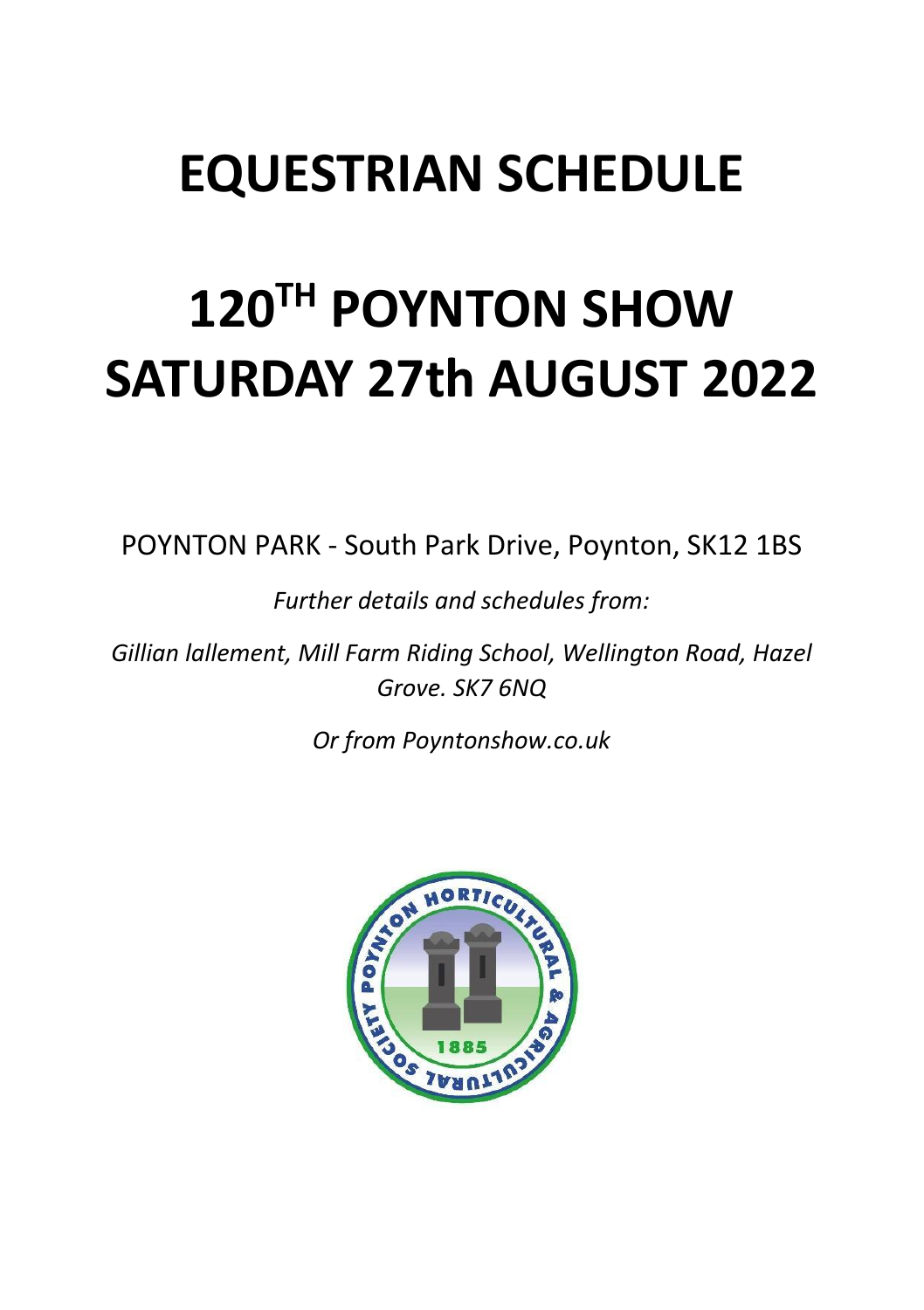#### **HEALTH & SAFETY**

All Exhibitors should comply with the requirements set out in the health and safety policy, organisation, and arrangements of the Poynton Horticultural and Agricultural Society. Copies of this policy may be obtained from the Society Secretary and will be displayed in the Show Office prior to and during Poynton Show.

Specifically, all exhibitors, trade stand occupiers and entertainment and catering providers are required to maintain their exhibits / areas in such a manner to comply with current Health and Safety regulations and guidance, and to ensure that their activities do not endanger themselves, other exhibitors, or members of the General Public.

#### **EQUINE INFLUENZA**

All horses must have been vaccinated to comply with the requirements of the primary course (first vaccination and then second vaccination between 21 - 92 days later), followed by the first booster (150 215 days) and all subsequent boosters. Horses may compete having received the primary course and prior to the first booster but not within 7 days of receiving a vaccine dose.

Horses must have been vaccinated within 6 months before the show but not less than 7 days of arriving at the show.

#### **FOALS**

In-foal mares that have already had vaccinations of primary Equine Influenza course should be vaccinated 4-6 weeks before the foal is due to be born. Foals should be vaccinated for Equine Influenza at 6 months to commence their primary course.

We urge all owners to always adhere to strict bio-security protocols. Vaccinations are subject to local risk assessments by the attending veterinarians.

**PLEASE NOTE:** Neither 'vaccination certificates' nor 'Passports' should be sent to the Riding School nor the Show Office, prior to the Show. Furthermore, random checks will be conducted at the Showground.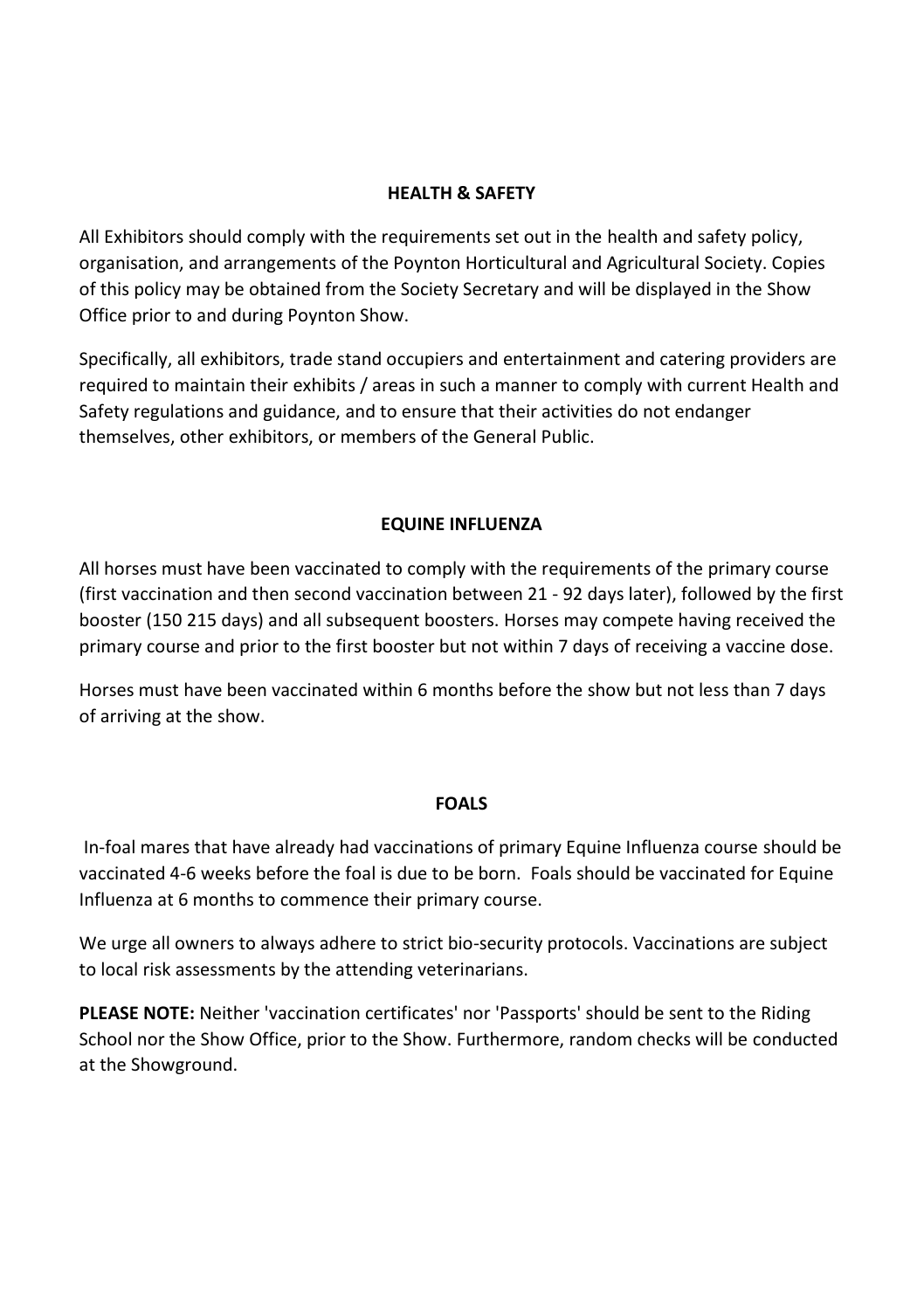#### **Equestrian Organiser:** Mrs Gillian Lallement

#### **Assistant organisers:**

Ms Helen Harrison.

Miss Jessica Lee

Miss Grace Dixon

M Olivia Boakes

Miss Natasha lewry

Mr Michael Branson

Mr Brent Lallement

Mr John Doheny

Mr Sam Garner

*Donations are now being accepted for the Equestrian Section of the 2022 Show.*

BRC rules applied at Judges' Discretion.

Payment is by BACS [please include the Reference: 'Equestrian'] or by Cheque ONLY, made payable to 'Poynton Show'

All entries and passes will be put on the Gate for collection on Show Day. [They will NOT be sent back to you in the post.

Vehicle Registration must be given on the Entry Form.

#### **SPECIAL NOTICE**

All Equestrian traffic will enter the Showground via South Park Drive entrance and park as and where directed, by the organisers. No vehicles will be allowed on the Showground without being entered Into the Equestrian Section's Classes.

Competitors are asked to arrive in good time, for their classes.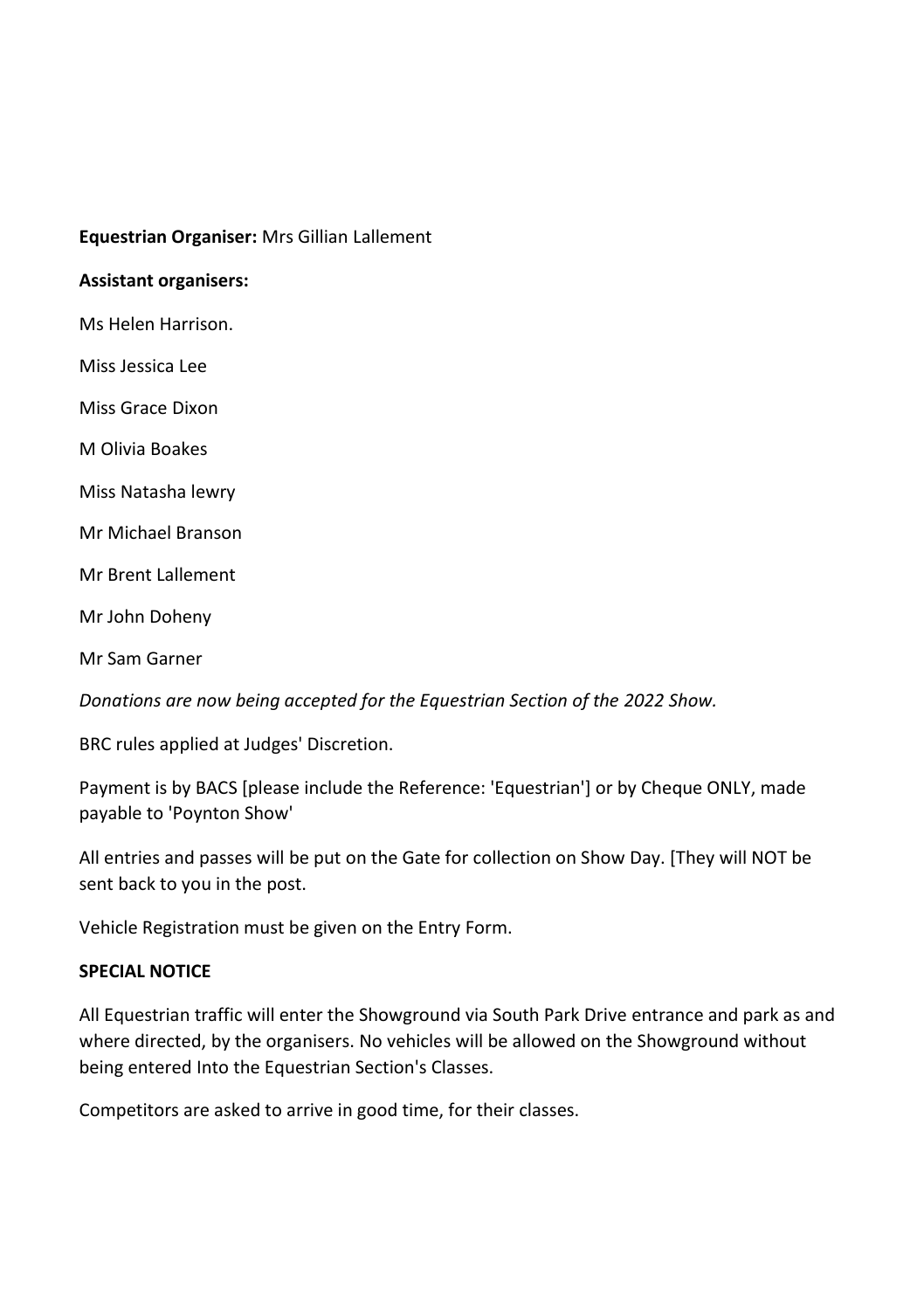#### **START TIMES**

**Ring 1-** 8.30 am to 10.00am Clear Round **Ring 1**- 10.00am Jumping **Ring 2** - 9.30am Equitation / Ridden **Ring 3** - 9.30am Novelty / In-hand

All Rings will have a break at 12.30 for lunch.

The Society's Vet will only be available 'on call' throughout the Show.

Entries received after the closing date will be charged on the day rate of £8.00, per Class.

### **ENTRY FEES**

1st entry = £12 and a £3 compulsory First Aid fee.

This entitles the competitor to two Exhibitor wristbands (rider + driver) and one Vehicle Pass.

## **Anyone else in the vehicle needs a ticket or a badge which if not bought before Show Day will be charged at the Saturday rate.**

2nd Entry = £6 before the day and £8.00 on the day.

As long as you have entered before Show Day you may enter more classes on the day.





**POYNTON ROSETTES 0161 4822892**





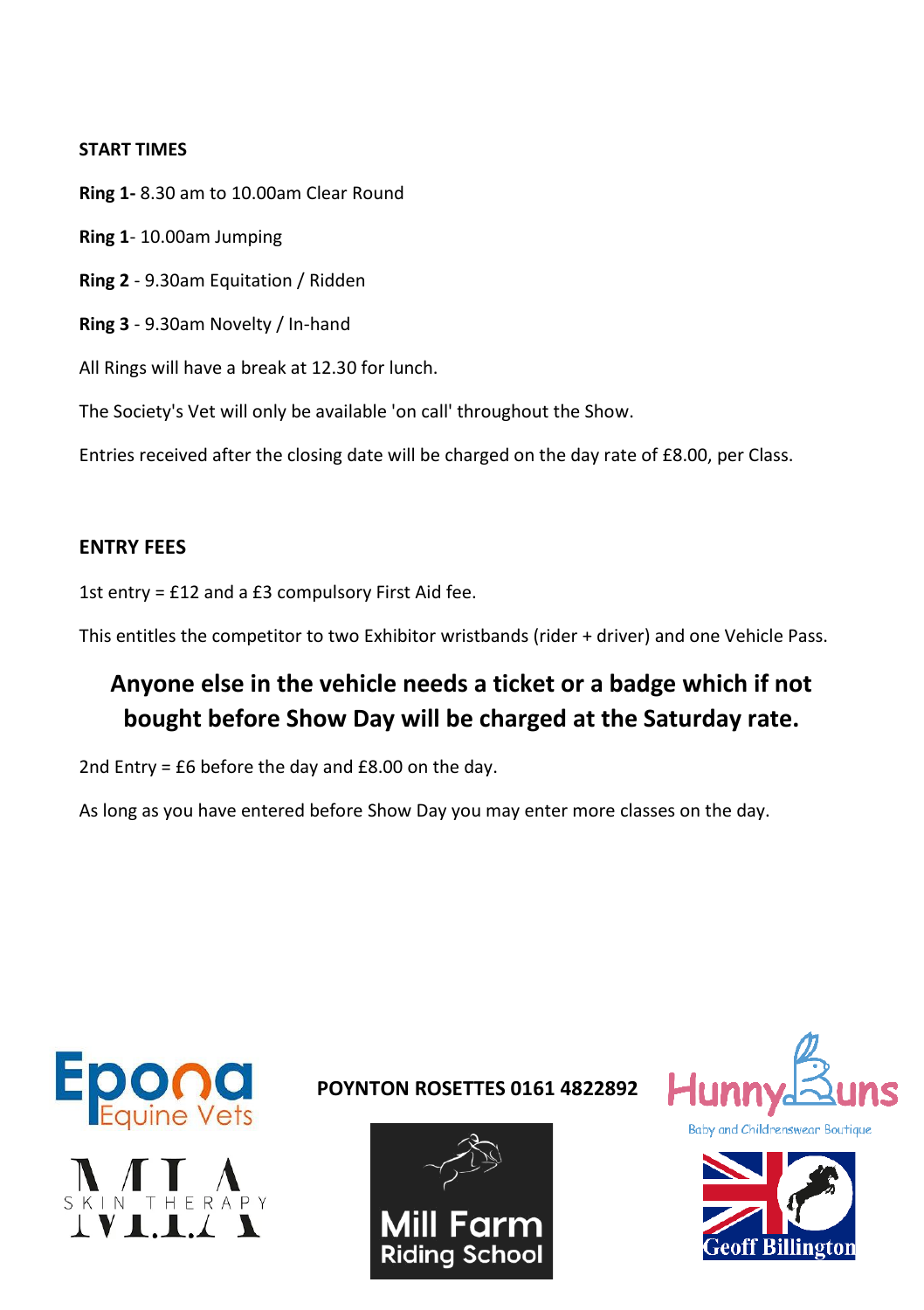## **RING 1**

Starts: 0830

JUDGE: Jo Sutheran

CHIEF Steward: Jessica Lee

PRIZE MONEY: 1ST - £10: 2ND - £5

#### **Clear round 8.30 until 10am (pay on the day £5 per time)**

- **Class 1** Tots / Beginner Jumping (not to exceed 40cm) Rider 10 years and under.
- **Class 2** Novice pony (pony not to exceed 14.2) first jump not to exceed 50cm
- **Class 3** Scurry (one round against the clock) first fence not to exceed 60cm
- **Class 4** Pairs Jumping (Both pairs to enter) first fence not to exceed 60cm.
- **Class 5** Novice Horse (14.2 and over) first fence not to exceed 65cm
- **Class 6 -** Improvers. First fence not to exceed 75cm
- **Class 7** Intermediate. First fence not to exceed 85cm
- **Class 8 -** Open. first fence not to exceed 95cm.
- **Class 9** Puissance (In the main ring) Start fence (wall) 80cm. Prize money £50 (winner)

**As it is a local Show any horse with £130 BSJA winnings cannot compete**

## **RING 2**

Starts: 9.30am

Judge - Stella Woodall

Chief Steward - Grace Dixon

PRIZE MONEY: 1ST - £10: 2ND - £5

**Class 10-** Tack and Turnout mounted, to be judged on correct/appropriate tack and turnout of both horse/pony and rider.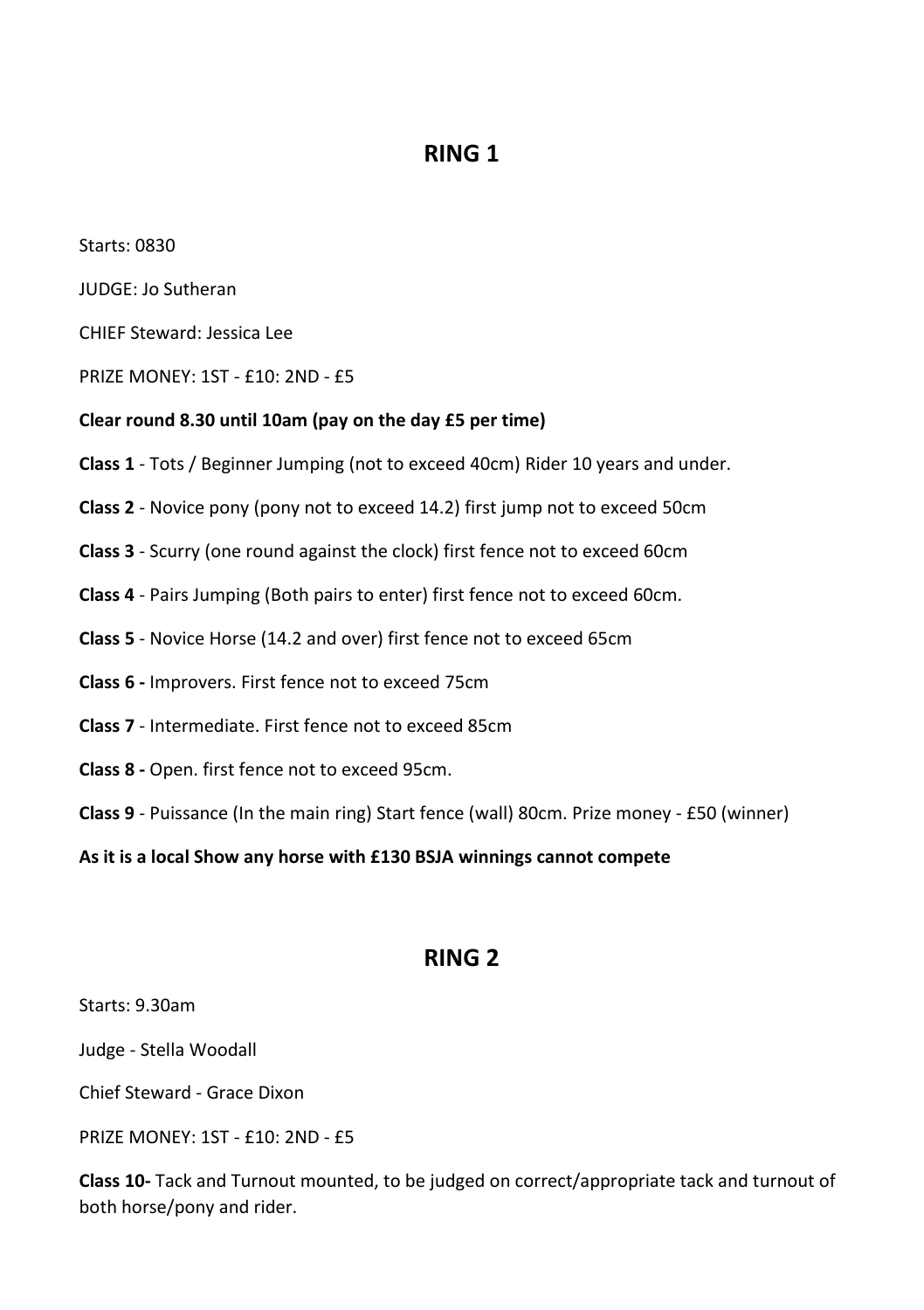**Class 11-** Ridden Showing (Horse pony any height. Rider any age.

- **Class 12-** Ridden coloured (Horse pony any height)
- **Class 13-** Ridden Mountain & Moorland. Open to all m&m types to be shown in natural state.
- **Class 14** First Ridden showing riders 8 years and over. Ponies not to exceed 128cm
- **Class 15** Lead rein showing. Riders 10yrs and under ponies 122cm and under.
- **Class 16** Ridden Veteran Horse /pony. 16yrs and over.
- **Class 17** Junior equitation Horse/pony any height. Rider 14yrs and under.
- **Class 18** Senior equitation. Horse/pony any height. Rider 15yrs and over.

**All 1st prize winners from classes 11, 14, 16, 15 will all go forward to the Championships**

## **RING 3**

Starts: 9.30am

Judge: Kara Roylance

Chief Steward - Olivia Boakes

PRIZE MONEY: 1ST - £10: 2ND - £5

**Class 19** - Welsh A B C and D

**Class 20 -** In Hand Veteran.

**Class 21 -** Tack and Turnout inhand. Horse/pony any height. To be judged weighted as 75% condition, 25% Turnout on both handler on horse/pony.

**Class 22** - In hand coloured

**Class 23 -** Veteran Inhand. Horse/Pony 16 years and over

**Class 24** - Mountain and Moorland inhand open to all m&m types to be shown in natural state.

**Class 25 -** Young stock yearlings, 2 or 3 yr old (Age as of 1<sup>st</sup> Jan 2022)

**Class 26 -** Fancy Dress.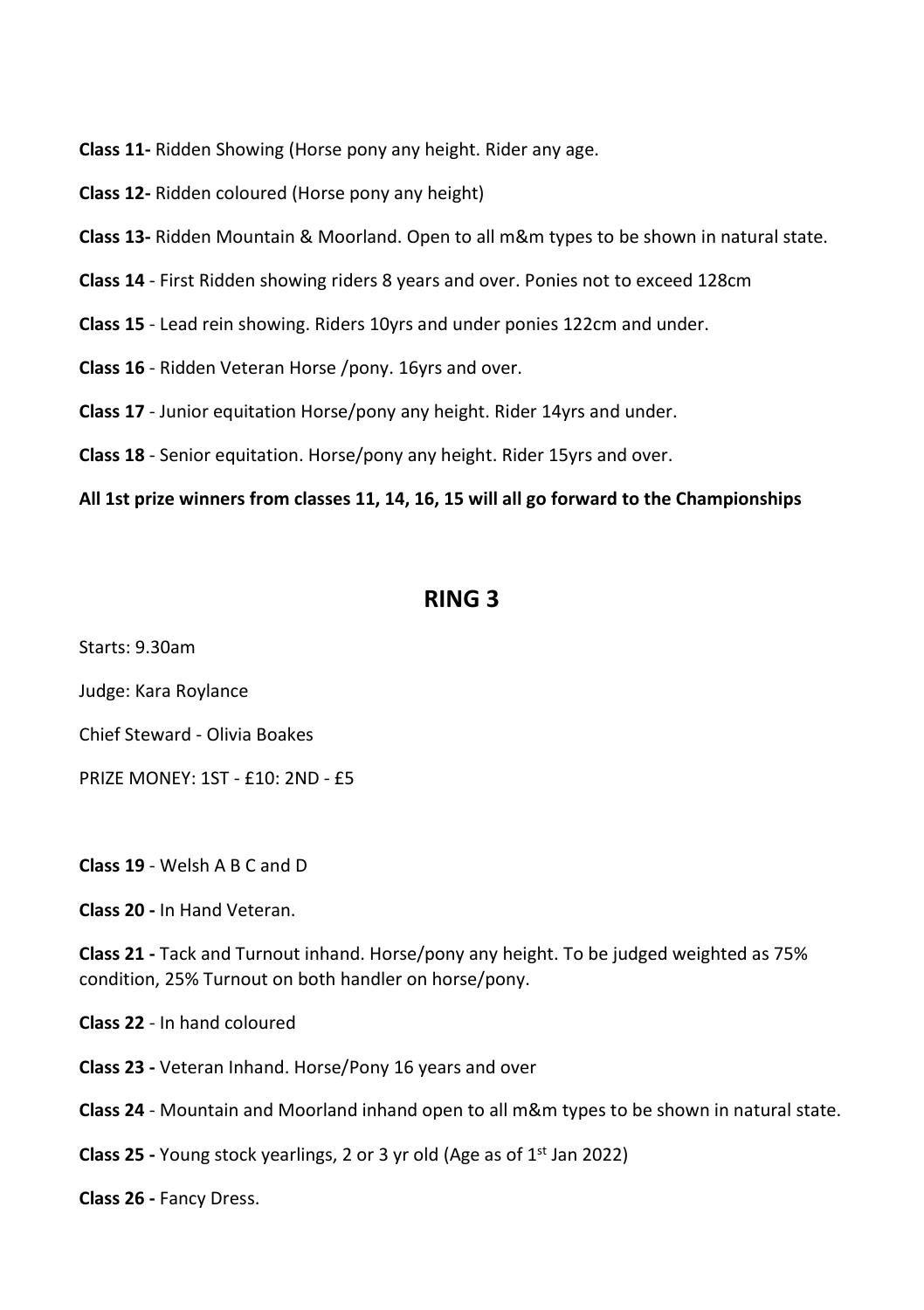## **Rules**

1. No entry fee refunded unless request accompanied by a doctor's or Vet's Certificate and your Entry/ Vehicle passes returned to the show office.

2. Class numbers may be limited, in which case entries will be taken in order of arrival.

3. The organisers reserve the right to set a standard if necessary.

4. All riders must wear protective headgear properly fastened when jumping in the arena, practice area or collecting ring and at all times, whilst on the Showground.

5. Riders will not be allowed to compete if incorrectly dressed or at Judge's discretion.

6. Any rider seen galloping, riding in a dangerous manner, riding in a public walkway or riding other than in approved areas may be disqualified from all classes and be asked to leave the Showground.

7. The Committee cannot be responsible for the clashing of classes and competitors should bare this in mind when making their entries.

8. The onus will be on the competitor to be at his/ her class, on time. The Committee cannot be responsible for competitors who miss their class, whatever the reason.

9. Exhibiter wristbands admit one competitor and one driver only, plus one Vehicle Pass per horse box. All other cars/ people will be charged at Show Day admittance.

10. The Judge's decision is final.

11. Stallions and colts are to be handled by competitors aged 16 years and over on the day of the Show and should be shown in a bridle. This includes 1 & 2 year olds.

**Exhibitors are reminded that any veterinary fees incurred during the show are the responsibility of the owner and will not be the responsibility of the Show Committee.**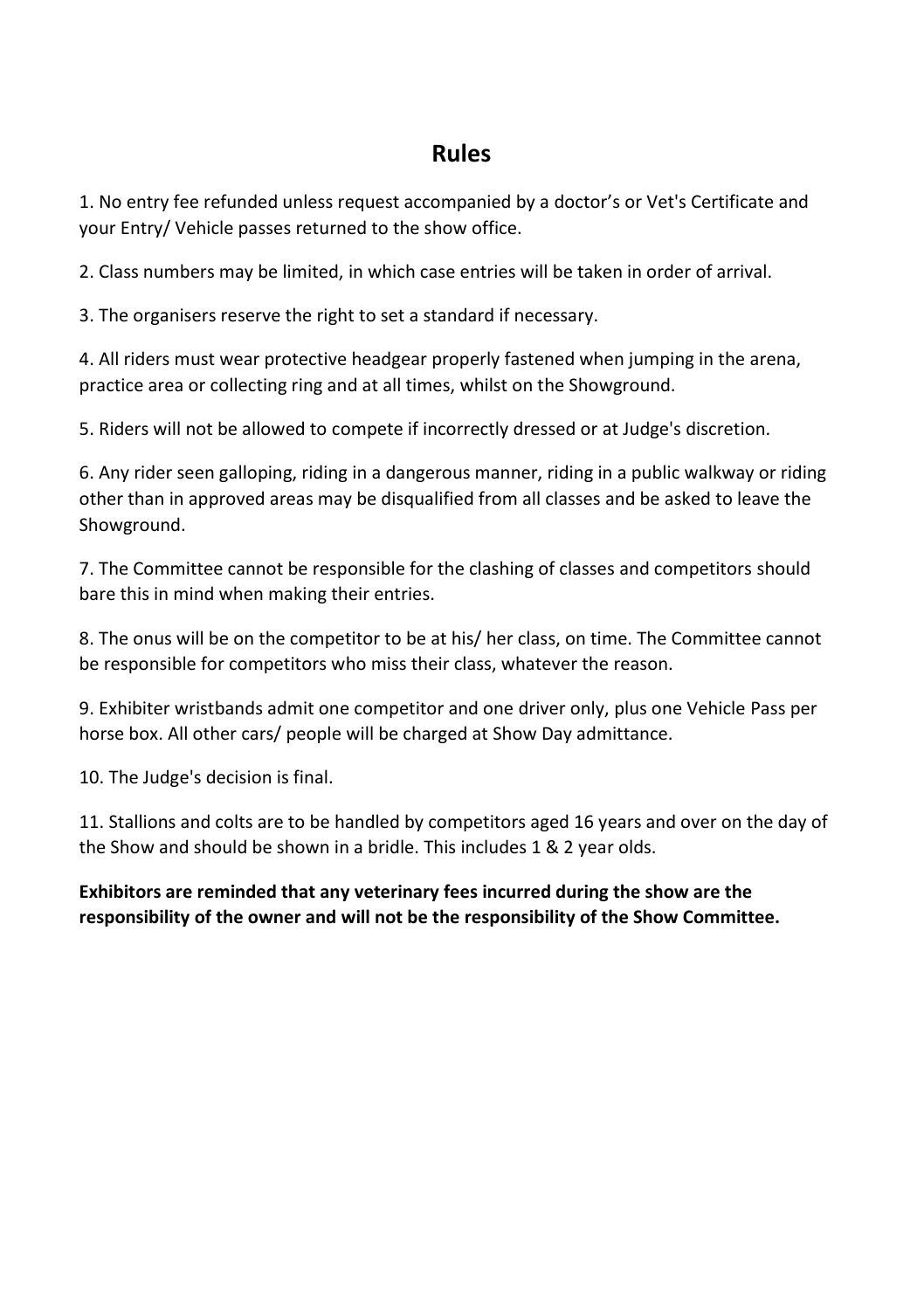





## **Sponsors**

A very big thank you to all the sponsors of the Equestrian section at Poynton Show.

| <b>PENNINGTON STABLES at Bramhall - 0161</b><br>439 4895.                                  | Mill Farm Riding School 01614838779                                           |
|--------------------------------------------------------------------------------------------|-------------------------------------------------------------------------------|
| TW BOWLERS at Offerton - 0161 487 3363                                                     | Unit fitness - 07460 738008                                                   |
| <b>WRIGHT &amp; MORTEN VETERINARY</b><br><b>SURGEONS at SOMERFORD PARK-01260</b><br>280800 | Thomas Bradley Hair and Beauty 0161<br>456 4028                               |
| <b>FAITH'FUL HAIRDRESSING at Poynton -</b><br>01625 873 9280                               | Carados - 079519380000                                                        |
| KT Equine Photography - 07817805921                                                        | Lucas Reis Ltd - Chartered Accountants &<br>Business advisors 0161 523 2929   |
| John Shaw Equestrian 07966 209611                                                          | Lavinia Design - Kindly donated Show rug<br>for the main ring - 07827 326 917 |
| <b>Brent Lallement construction</b><br>07789332856                                         | Life Style Insurance Brokers Ltd -<br>01616413229                             |
| <b>Vicky Yoxall, quality Horses and ponies</b><br>0777381878                               | George Hill funeral directors 0161 483<br>3414                                |
| John Doheny Farrier 07533106490                                                            | MIA Skin Therapy 0161 612 1752                                                |
| Middlewood Livery 07554430314                                                              | Poochey - Pet Groomer - 01614597936                                           |
| Health and Wellbeing with Gareth -<br>07990586599                                          | Hunnybuns-01625 859709                                                        |
| Harrison Hedges 07838163734                                                                | Epona Vets 01625 912178                                                       |
| Bank Farm Riding School - 01625872656                                                      | <b>Sarah Hynes Equine Services -</b><br>07825569397                           |
| Serenity Health & Beauty - 01625 877875                                                    | Beddard Roofing Ltd-0161 427 6338                                             |
| The Snap tin. - 01625 630 009                                                              | Agnew Vets - 01782 510502                                                     |
| <b>Geoff Billington -</b>                                                                  | <b>Poynton Rosettes</b>                                                       |
| <b>Higher Farm Livery</b>                                                                  | <b>Trevor Bowden</b>                                                          |
| <b>Izzy Pindor</b>                                                                         | The Kivell family                                                             |



## **POYNTON ROSETTES 0161 4822892**